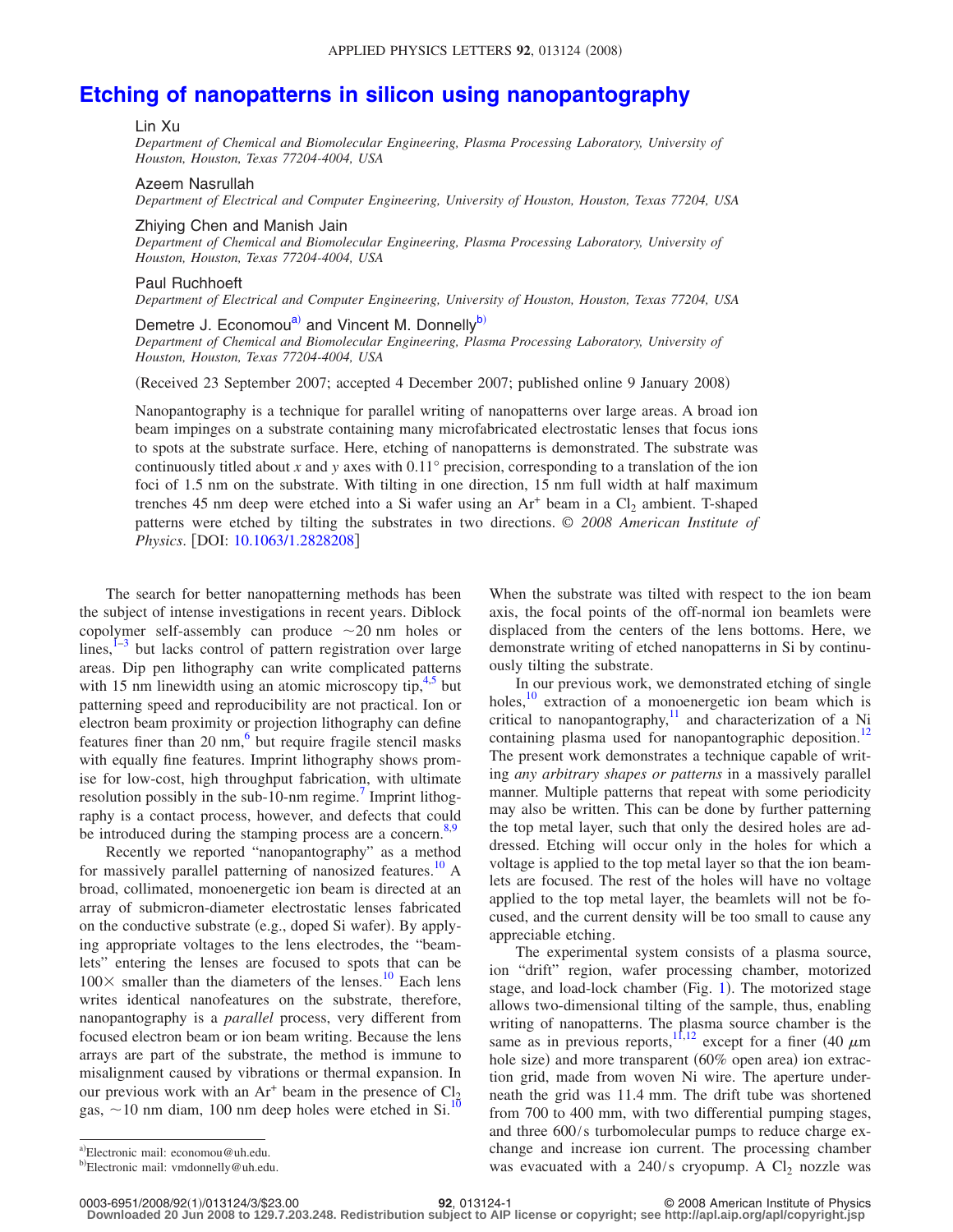<span id="page-1-0"></span>

FIG. 1. (a) Schematic of nanopantography apparatus. (b) Expanded view of motorized stage.

directed at the sample, at a distance of 4 cm from the sample at the center of the processing chamber. With a plasma reactor pressure of 8 mTorr Ar, the pressures were  $1 \times 10^{-4}$ , 4  $\times 10^{-5}$ , and 2 $\times 10^{-5}$  Torr in the first and second differentially pumped chambers, and the processing chamber, respectively. At these low pressures, the probability of chargeexchange collisions of Ar<sup>+</sup> was less than 10% in each chamber.

The sample stage angles about the *x*- and *y*-orthogonal axes were controlled by two precision stepping motors; one outside the chamber and one in vacuum (Fig.  $1$ ). As the sample was tilted, ion focal points were translated along the bottoms of the lenses. A LABVIEW™ program controlled the movement of the stages. The minimum angular step of 0.11° corresponds to  $\sim$  1.5 nm translation of the ion focal point at the bottom of a 250 nm diam lens. This translation factor was determined by measuring the distance between two holes that were etched at two tilting angles. Samples were mounted on a holder and electrical connections to the top metal and substrate were made. The holder was then placed in a load-lock chamber, transferred under vacuum to the processing chamber, and plugged into a docking station Transfer Engineering and Manufacturing, Inc., Fremont, CA) on the manipulator, containing mating electrical sockets for pins on the sample holder [Fig.  $1(b)$  $1(b)$ ].

As with any ion-focusing electrostatic lens, to achieve the sharpest focus, one must minimize the energy spread of the extracted ion beam.<sup>13[,14](#page-2-12)</sup> Previously, an ion extraction method was described for obtaining a nearly monoenergetic  $Ar<sup>+</sup>$  beam from a capacitively coupled pulsed Ar plasma.<sup>11</sup> The plasma was pulsed on and off with a frequency of 5 kHz and a 50% duty cycle. During the power-off periods, a posi-

<span id="page-1-1"></span>

FIG. 2. Ion energy distribution of an  $Ar<sup>+</sup>$  beam extracted from the inductively coupled pulsed plasma. The voltage pulse on the acceleration ring electrode was  $+100$  V from 12 to 96  $\mu$ s in the afterglow. 8 mTorr pressure, 5 KHz modulation frequency, 50% duty cycle, and 100 W average plasma power.

tive dc voltage pulse was applied to an acceleration ring electrode immersed in the plasma. The plasma potential quickly attained this dc voltage and ion energy (the potential difference between this voltage and the grounded extraction grid) was thus, precisely established. In addition, the electron temperature decayed rapidly in the power-off periods, resulting in uniform plasma potential and minimal ion energy and angular spread. This same strategy was adapted to the inductively coupled pulsed plasma source used in the present system. The ion energy distribution (IED) of the extracted ion beam was measured by a gridded energy analyzer. With a +100 V on the acceleration electrode, pulsed from 12 to 96  $\mu$ s in the plasma-off period, the IED peaked at 99 eV with a measured full width at half maximum (FWHM) of [2](#page-1-1).2 eV (Fig. 2). The actual energy spread is likely even narrower since the measured width is near the energy resolution of the analyzer  $(-1\% - 2\%)$ . The current density of the ion beam delivered to the sample was  $\sim$  1  $\mu$ A/cm<sup>2</sup>, and enhancement of about a factor of 15, compared to the previous system.<sup>10</sup>

The lens arrays (supplied by SEMATECH, Inc.) consisted of a 150-nm-thick Al layer on a 1000-nm-thick thermal  $SiO<sub>2</sub>$  on a heavily-doped Si substrate. Each sample contained 200, 250, 300, 350, and 650 nm diameter lens openings. The substrate was at ground potential and the optimal ion-focusing voltage on the top electrode was obtained by ion trajectory simulations and through experiments. An  $Ar<sup>+</sup>$  beam with ion energy of 100 eV and an effusive  $Cl<sub>2</sub>$ beam with a  $Cl_2/Ar^+$  flux ratio of  $\sim 100:1$  were employed. The etch rate of Si is  $1.3$  Si atoms per  $Ar<sup>+</sup>$  under these conditions.<sup>15</sup> In contrast, the sputtering rate without  $Cl_2$  is much slower (0.1 Si atoms per Ar<sup>+</sup> at  $E_i = 100 \text{ eV}_i$ , <sup>[16](#page-2-14)</sup> and Cl<sub>2</sub> gas does not react with Si at room temperature.<sup>17</sup> Therefore, etching only occurs at the ion focal spots. A grounded mesh [shown in Fig.  $1(b)$  $1(b)$ ] with 40  $\mu$ m diam holes was mounted 1.5 cm above the sample to eliminate transverse electric fields above the lenses. After etching, samples were examined by scanning electron microscopy (SEM).

Continuous V-shaped nanotrenches were written into Si

by tilting a lens array in one direction from  $-5^\circ$  to  $+5^\circ$  with **Downloaded 20 Jun 2008 to 129.7.203.248. Redistribution subject to AIP license or copyright; see http://apl.aip.org/apl/copyright.jsp**